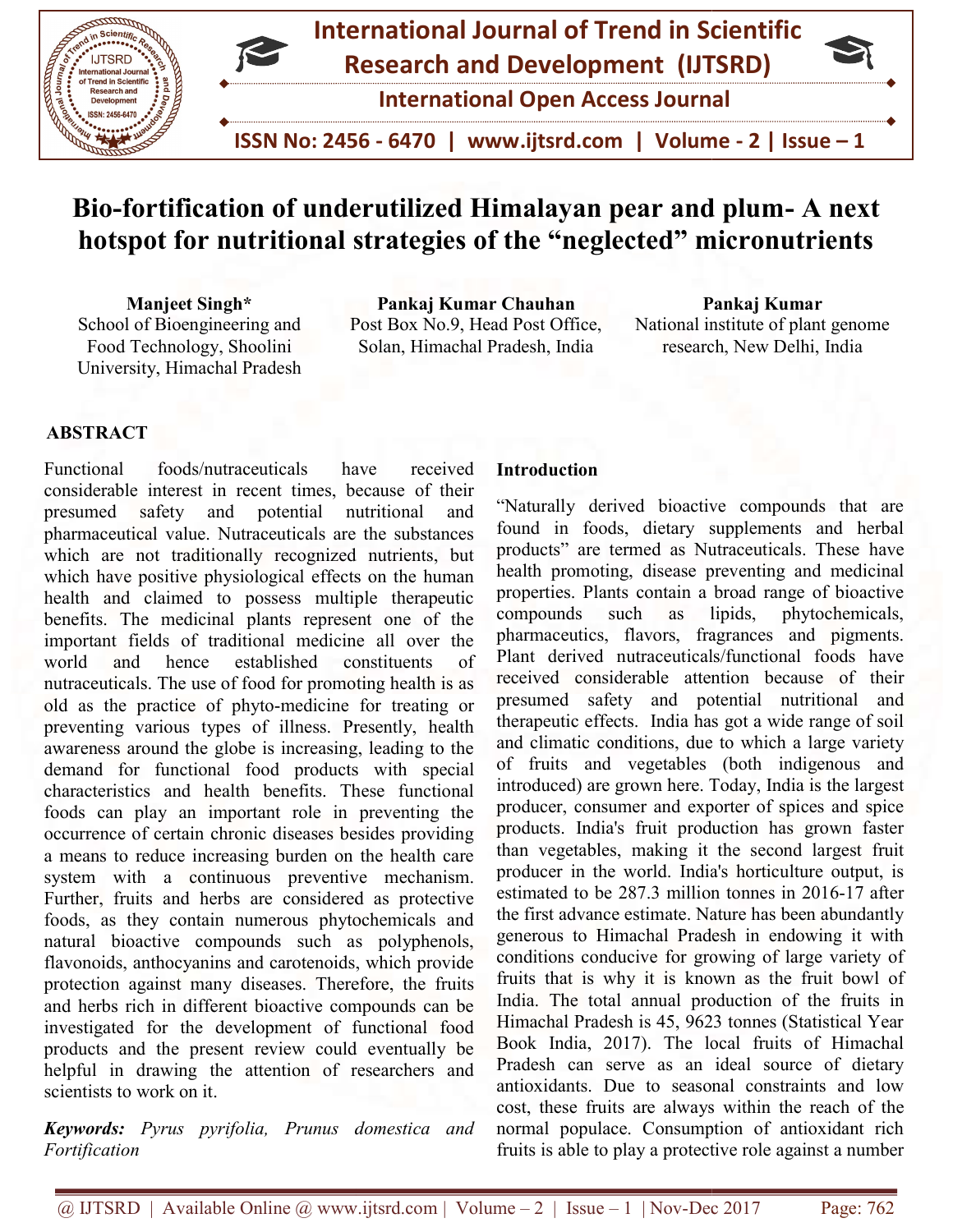of seasonal diseases as well as improve general wellbeing. Currently, much attention is being focused on the consumption of fruits because of their valuable constituents, which contribute towards prevention of degenerative diseases caused by oxidative stress (Lopez et al., 2007; Reddy et al., 2010). Fruits contain a wide array of dietary phytonutrients such as flavonoids, phenolic acids, carotenoids and vitamins with strong antioxidant capacities (De Oliveira et al., 2007). In the majority of fruit cultivars of the Rosaceae family, especially in the genera of Malus, Pyrus and Prunus species are reported to contain a considerable amount of valuable natural antioxidant compounds such as phenolics, flavonoids, carotenoids and anthocyanins that impart health-promoting effects to the consumers (Gil et al., 2002; Kim et al., 2003). It has been proven that plum fruits have several times higher total antioxidant capacity than apples, the latter being one of the most commonly consumed fruits in our diet (Wang et al., 1996). Plum is commonly known as Asian plum. Plum fruits demonstrated very good scavenger activity against oxygen-derived free radicals, such as hydroxyl and peroxyl radicals (Murcia et al., 2001). Pear is commonly known as Asian pear. Pear fruits are a good source of pectin, help in maintaining desirable acid balance in the body helpful in heart diseases, gastrointestinal tract disorders. It is also recommended to the patients suffering from diabetes, because of low sucrose content and included in low antigen content diets to alleviate the symptoms in the management of immune mediated diseases (Challice and Wood et al., 1972). Based on numerous evidences on the strong biological activity of phytonutrients and on the scarcity of data for their content in foods, the present review was focused to understand the neutraceutical potential of the underutilized Himalayan pear and plum for the health benefits of these fruits.

# Food fortification

Food fortification refers to the addition of micronutrients to processed foods. In many situations, this strategy can lead to relatively rapid improvements in the micronutrient status of a population and at a very reasonable cost, especially if advantage can be taken of existing technology and local distribution networks. Since the benefits are potentially large, food fortification can be a very cost-effective public health intervention. However, an obvious requirement is that the fortified food needs to be consumed in adequate amounts by a large proportion of the target individuals in a population. It is also necessary to have access to, and to use, fortificants that are well absorbed yet do not affect the

sensory properties of foods. In most cases, it is preferable to use food vehicles that are centrally processed, and to have the support of the food industry. Fortification of food with micronutrients is a valid technology for reducing micronutrient malnutrition as part of a food-based approach when and where existing food supplies and limited access fail to provide adequate levels of the respective nutrients in the diet. In such cases, food fortification reinforces and supports ongoing nutrition improvement programs and should be regarded as part of a broader, integrated approach to prevent MNM (Micronutrient malnutrition), thereby complementing other approaches to improve micronutrient status. Micronutrient malnutrition is widespread in the industrialized nations, but even more so in the developing regions of the world. It can affect all age groups, but young children and women of reproductive age tend to be among those most at risk of developing micronutrient deficiencies. Micronutrient malnutrition has many adverse effects on human health, not all of which are clinically evident. Even moderate levels of deficiency (which can be detected by biochemical or clinical measurements) can have serious detrimental effects on human function. Thus, in addition to the obvious and direct health effects, the existence of MNM has profound implications for economic development and productivity, particularly in terms of the potentially huge public health costs and the loss of human capital formation (Allen et al., 1999). The control of vitamin and mineral deficiencies is an essential part of the overall effort to fight hunger and malnutrition. As deficiencies in some of these "neglected" micronutrients (i.e., zinc, vitamin  $D_2$  and calcium) are likely to be common throughout much of the developing world and among the poorest populations in the industrialized nations. Fortification provides a means of lowering the prevalence of deficiencies in all of these micronutrients, and their inclusion in mass fortification programs, in particular, could produce significant public health benefits. The aim is for all people to be able to obtain from their diet all the energy, macro and micronutrients, they need to enjoy a healthy and productive life (Houston, 2010).

# Phenolic and flavonoid rich fruits produced in Himachal Pradesh

Fruits and fruit products together are an important supplement to the human diet as they provide almost all the vital components required for normal growth and development of the human body leading to the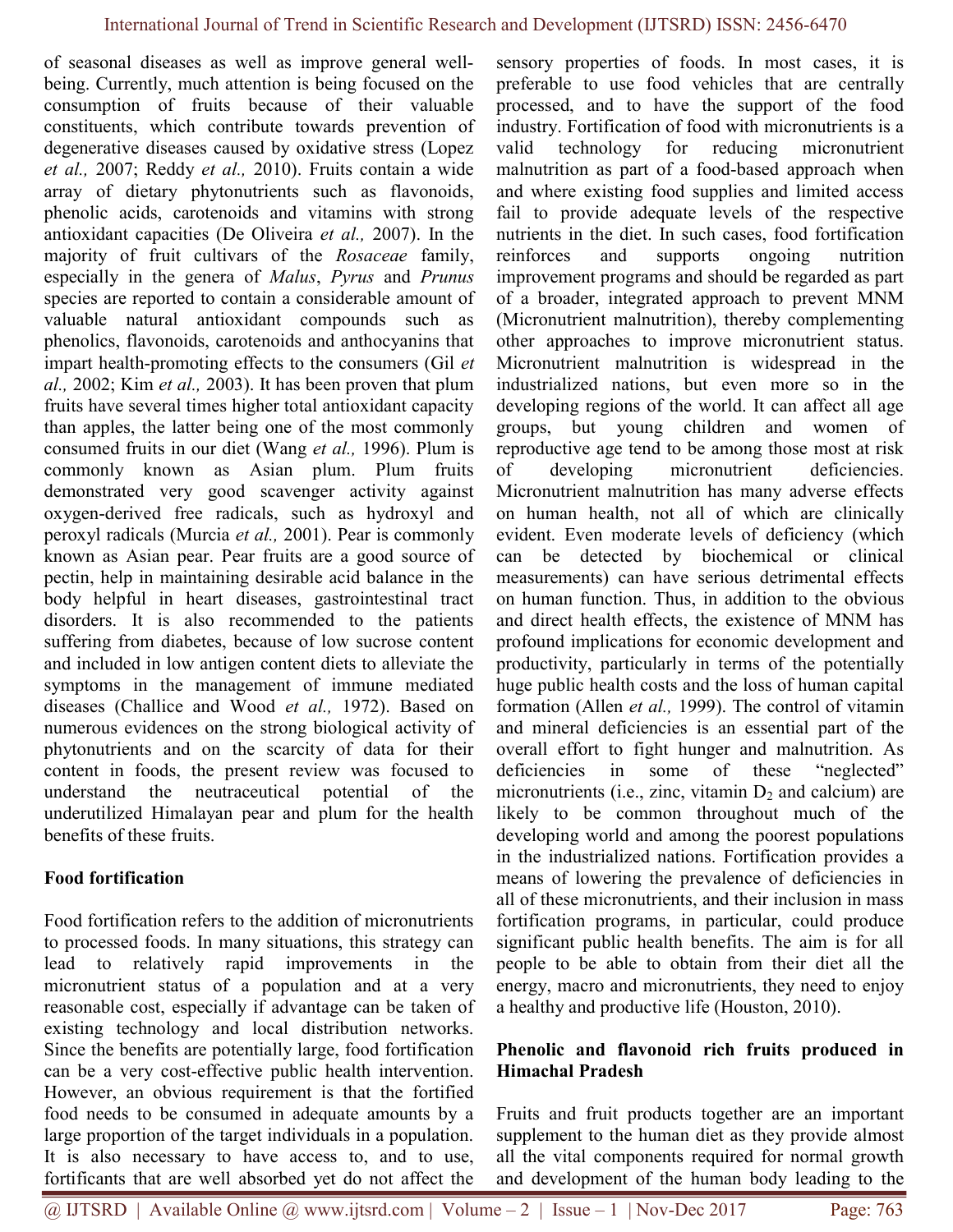healthy physique and mind (Sasikumar, 2013). Per capita fresh fruit consumption in India is limited as there are huge post harvest losses, due to limited shelf life of the horticultural produce and the poor supply chain linkage. Thus processing the farm produce into various products and fortification of the same with nutritionally rich adjuncts provides a viable mean of reaching the large masses and at the same time gives various biological and therapeutic advantages. Consumption of fruit juices has become a dietary concern worldwide. It retains the physic-chemical and organoleptic characteristics of fruits from which they are produced; therefore, their intake also should contribute to maintain health (Takebayashi et al., 2013). Health benefits of fruit juices are attributed to a large number of compounds with biological activity include radical scavenging activity, protecting proteins, lipids, and DNA from oxidative damage (Liu, 2003). The major bioactive antioxidant compounds of fruit and fruit juices are vitamin C and phenolic compounds (Perales et al., 2008). Blending of fruit juices is practiced to overcome the high cost of some exotic fruit juices, scarcity or seasonal availability, balancing of strong flavors, high acidity, astringency or bitterness, improving total soluble solids, bland flavor, improving and stabilizing color. Nutritional or phytochemical properties can be improved by blending, which offers to adjust sugar/acid ratios and compensate undesirable juice consistency (Singh et al., 2004).

Pear and plum are major fruit crops of family Rosaceae especially in the genera of *Malus* produced in subtropical and temperate regions of Himachal Pradesh. These fruits are recognized for their health prompting properties, especially with respect to chronic diseases such as CVD, neurodegenerative diseases and gastrointestinal disorders, prompting the development of functional ingredients and value-added products. Numerous in vitro studies have been showed the presence of wide range of phenolic compounds in pear (Schieber *et al.*, 2001; Petkou *et al.*, 2002; Salta *et al.*, 2010) and plum (Weinert et al., 1990; Gil et al., 2002; Cevallos-Casals et al., 2006; Vizzotto et al., 2007; Kristl et al. 2011).

#### Pear

Pear (Pyrus pyrifolia) is among the most economically important fruit tree crops of the temperate zones. It belongs to the genus *Pyrus* and family *Rosaceae*. Its habitat is distributed in the temperate regions of Europe and West Asia and grown in Punjab, Himachal Pradesh and Kashmir. Pear is a rich source of vitamin C, ascorbic acid and it is an antioxidant. It acts against reactive oxygen species. Arbutin is commonly used in urinary

therapeutics and as a human skin whitening agent. It decreases melanin in the skin (Petkou et al., 2002). More than 300 volatile compounds have been identified in pears, including hydrocarbons, aldehydes, alcohols, esters, ketones and sulfur compounds. Methyl to hexyl esters of decadienoate are the character impact compounds of the European pear. Other volatile esters e.g. hexyl acetate, 2 methylpropyl acetate, butyl acetate, butyl butanoate, pentyl acetate and ethyl hexanoate also possess strong pear like aromas. Ethyl octanoate and ethyl (E) - 2 octenoate contribute with floral sweet or fruity odours in pears. Pears with a high concentration of 2, 4 decadienoates in the fruit flesh are more accepted by consumers than those with low content. The acetate ester concentrations increase in La France pears during maturation Butyl acetate and hexyl acetate are the major ester components in the volatile compound profile (Berger, 1999). Upadhyay and Prakash (2015) evaluated the antioxidant activity of the peel and pulp of pear. In DPPH assay the methanol extract of peel showed 75.20% activity which was much higher than pulp extract which was 52.38%. And in reducing assay peel extract showed 0.612 while the pulp extract showed 0.568 activities. Thus, the result indicated that pear peel exhibited higher antioxidant activity than pulp so it was concluded that the pear fruit has a viable source of natural antioxidants for the functional food and in medicinal application also. Sharma et al., (2015) investigated the edible, raw (whole) Pyrus communis (L) (Rosaceae family) fruit for its phytochemical and antioxidant potential. The fruit was observed to be an alternative source of phenolic compounds, natural antioxidants and secondary metabolites. Antioxidant potential was analysed by ABTS radical scavenging and FRAP assay. GC/MS analysis showed the presence of furfuryl alcohol, oleic acid, squalene and other fatty acids, which are known to have industrial and therapeutic applications. This study demonstrates the potential of Pyruscommunis (L) for the development of value added products with high amount of antioxidants and health promoting factors. Hussain *et al.*, (2013) and Velmurugan and Bhargava (2013) also examined physio-chemical and functional attributes of different four pear cultivars. Kaur and Arya (2012) studied that ethno medicinal involves the usage of medicinal plants used by a group of people on account of their traditional knowledge and phytochemical means the individual chemical that plant contains. This review involves the ethnomedicinal and phytochemical perspectives of Pyrus communis Linn. In the "The Indian Materia Medica", the common pear or gabbu gosha is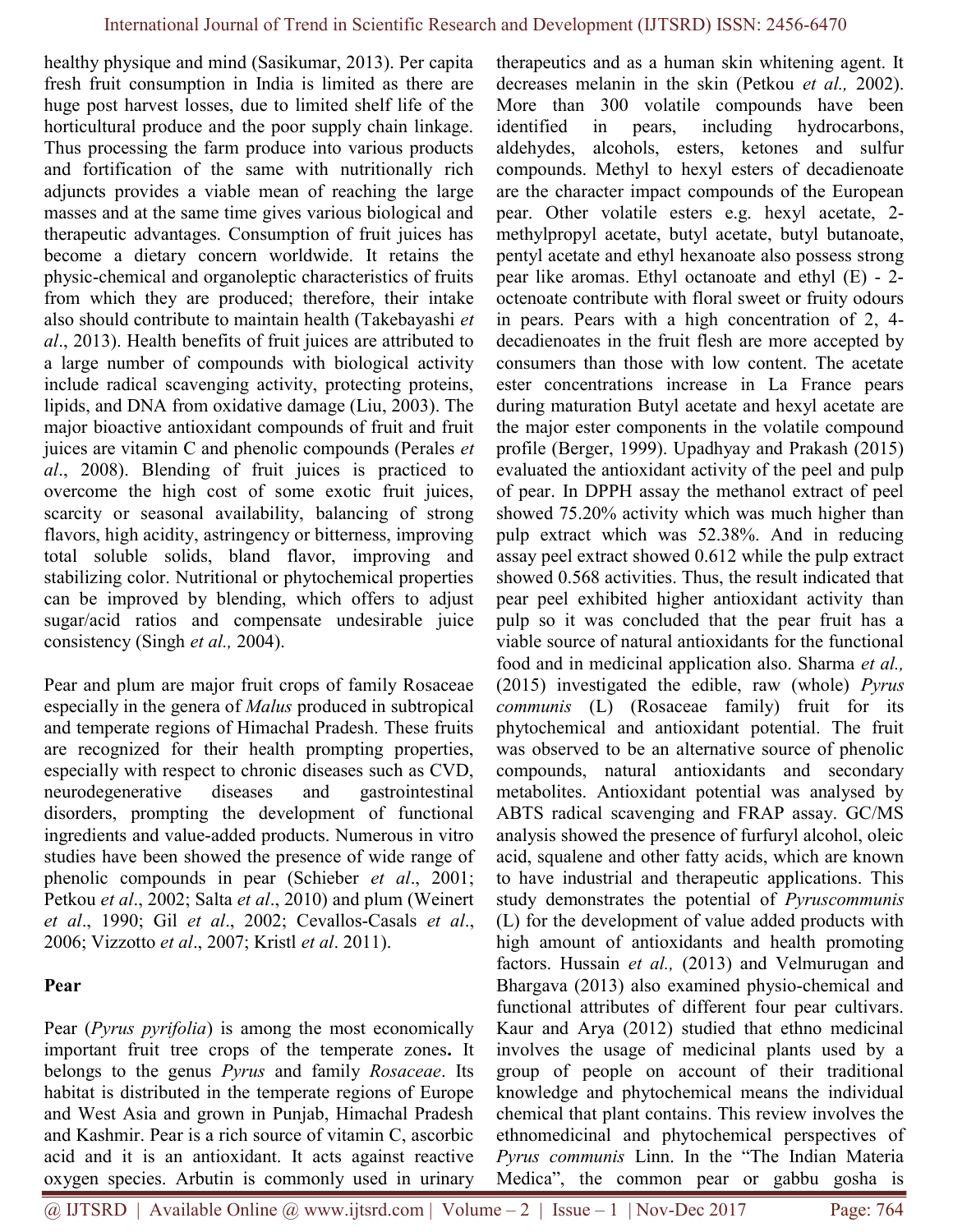considered as 'Amritphale' because of its immense potential in human health care system. Various phenolic glucoside compounds have been isolated and identified from Pyrus communis Linn. e.g., arbutin, quercetin, kaempferol, fredielin, sterols, isoquercitrin, ursolic acid, sorbitol, astragalin, phloridzin and various tannins. These are responsible for different activities viz. in urinary therapeutics, as skin whitening agent, antiinflammatory, antioxidant, antibacterial, analgesic, astringent and spasmolytic. It is also used in diabetes because of low sucrose content.

# Plum

Prunus domestica belongs to the genus Prunus and family Rosaceae commonly known as Plum, Alu-Bukhara, Alucha. It is commonly found in India, Pakistan, Afghanistan and Persia (Narayan, 2003). Many pharmacological activities of plum are reported for blood circulation, measles, digestive problems, anticancer, antidiabetes, anti-obesity, cardiovascular problems, dyspepsia, nausea, vomiting, thirst, in bilious fevers, headache, jaundice and hepatitis, leucorrhea, miscarriage, antioxidant, antihyperlipidemic, anxiolytic, asthma and laxative (Soni et al., 2011). The major chemical constituents present in P. domestica are carbohydrates, amino acids, vitamin A, vitamin Bcomplex, vitamin K, potassium, calcium, magnesium, zinc, copper, manganese, selenium, boron and dietary, fibers, pectin, hemicellulose, cellulose, lignins, sorbitol, glucose, fructose and sucrose, malic, citric, tartaric, benzoic and boric acids, benzaldehyde, linalool, ethylnonanoate, methyl cinnamate and γ-decalactone, benzaldehyde, 2-furancarboxyaldehyde, ethyl cinnamate, chlorogenic acid, neochlorogenic acid, caffeic acid, coumaric acid, rutin, proanthocyanidin and melanodins (Jabeen and Aslam, 2011). Mehta et al., (2014) studied the nutritional, phytochemical, antioxidant and antibacterial activity of dried plum (Prunus domestica) to understand its health benefits. The GC/MS screening exhibited the presence of vitamin E, furfural, phytosterol, fatty acids, eugenol and maltol, which have different therapeutic uses. In preliminary study, the extract was screened against four bacterial strains. It showed a highest zone of inhibition against Staphylococcus epidermidis followed by Staphylococcus aureus and Proteus mirabilis. Najafabad et al., (2014) suggested that the fresh samples are more successful in collecting oxygen free radicals, such as superoxide  $(O<sup>2</sup>)$  and peroxy radicals (ROO) than dried. Donovan et al., (1998) analyzed the prune and prune juice extracts for phenolics by reversed phase HPLC with diode array detection and tested for the ability to inhibit the  $Cu^{2+}$ 

catalyzed oxidation of human LDL and result indicated that prunes and prune juice may provide a source of dietary antioxidants. Dhingra et al., (2014) carried out the evaluation of phenolic and flavonoid contents as well as different antioxidant activities in whole fruit of *P. domestica* by using four different solvent systems (hexane, ethyl acetate, n-butanol and water). The simple warring blender method was used in the study for the preparation of whole fruit extract. It may have better yield potential and more total phenolic and flavonoid contents. A comparative evaluation of different fractions of P. domestica fruit showed that ethyl acetate fraction contains highest antioxidative activities. Similar results were observed in n-butanol fraction. In the light of these results, we conclude that highest antioxidant activity in ethyl acetate fraction was possibly due to its high phenolic and flavonoid contents. Therefore, the ethyl acetate and n-butanol fractions of P. domestica may further be studied to explore the therapeutic potential in treating different chronic diseases.

#### Herbs as another Source of health-protective **Bioactives**

India has one of the oldest, richest and most diverse cultural traditions associated with the use of medicinal herbs and although the variety of climatic conditions and seasons favorable for growth of many species of herbs (Shah et al., 2011). This knowledge is accessible from thousands of medical texts and manuscripts. Medicinal and aromatic plants have been used for many years in human nutrition Spices and medical additives have been used for animals to increase dietary energy utilization, improve the performance efficiency and as a new source of proteins (Mostafa et al., 2011). In India, herbs have long been used for promotion of health, prevention and treatment of diseases (Jayanthi et al., 2013). Herbs have changed the course of history and in economic term have greater importance as ingredients in food, medicine, perfumery, cosmetics and garden plants (Mc Partland, 1997). Herbs are used in foods to improve sensory acceptability, taste, flavor, pungency and color. They also have antioxidant, antimicrobial, pharmaceutical and nutritional properties. In addition to the known direct effects, the use of these plants can also lead to complex secondary effects, such as salt and sugar reduction, improvement of texture, food preservation and prevention of food spoilage and increase shelf life (Samson et al., 2004). Plants and plant extracts are safer than chemical products; therefore natural products are becoming more popular.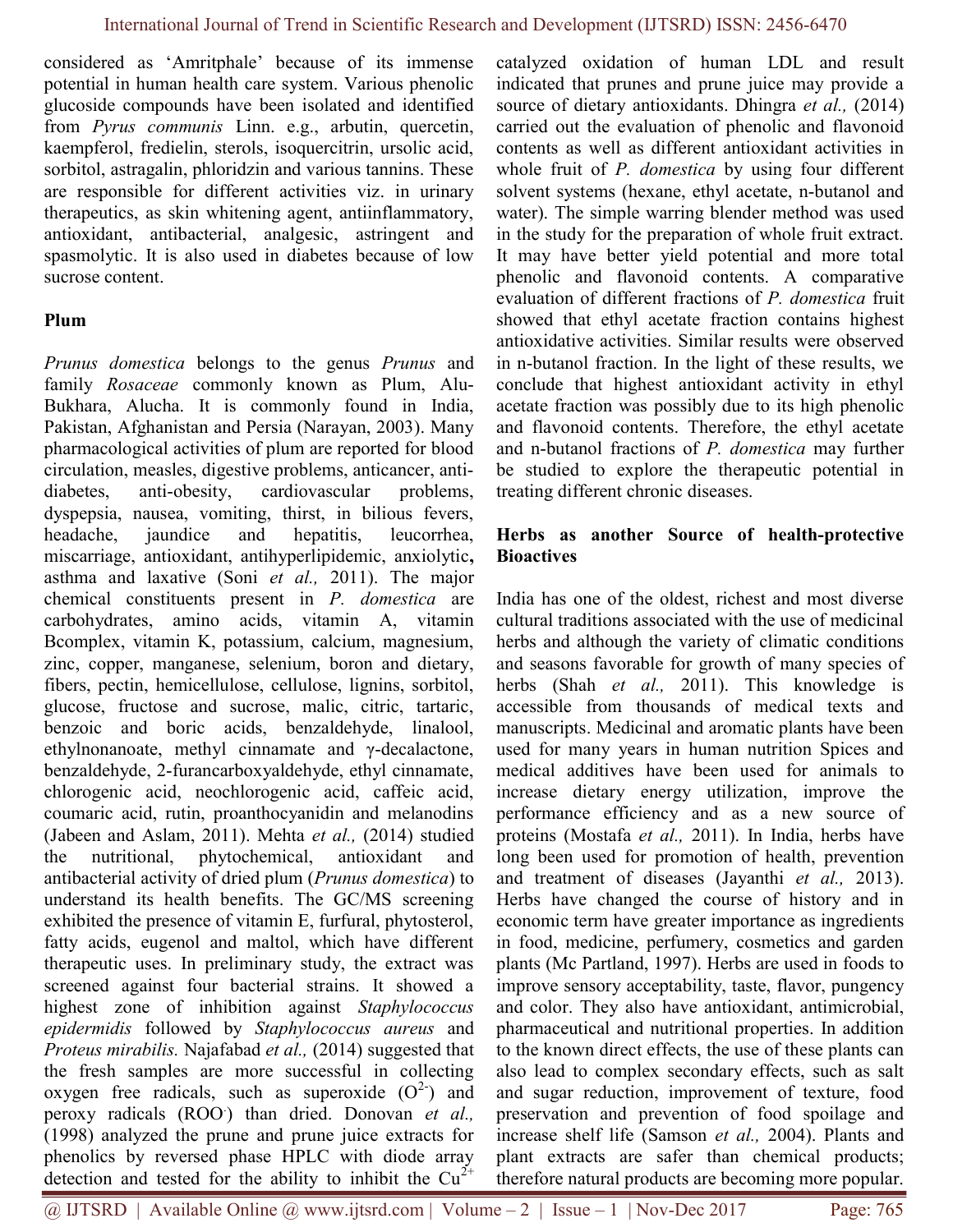The use of herbal beverages has been on the rise in recent years due to their low prices. Herbal beverages are effective both prophylactically as well as treating the issue of diseases at a grass roots level and effective at bringing the system gently into balance.

The medicinal herbs are an important source of phytochemicals that offer traditional medicinal treatment of various ailments (Maobe et al., 2013). They contain inherent active ingredients used to cure disease or relieve pain (Okigbo et al., 2008). The use of these traditional medicinal plants in most developing countries as therapeutic agents for the maintenance of good health has been widely observed. Modern pharmacopoeia still contains at least 25% drugs derived from plants and many others, which are synthetic analogues, built on prototype compounds isolated from plants. Interest in medicinal plants as a re-emerging health said has been fuelled by the rising costs of prescription. Medicinal plants produce several secondary metabolite compounds including alkaloids, cyanogenic glycosides, flavanoids, saponins, steroids and terpenoids to protect themselves from the continuous attack of naturally occurring pathogens, insect pests and environmental stresses (Kumar et al., 2009).

Fruits and herbs are known as protective foods, as they contain significant amounts of polyphenolic antioxidants, essential vitamins, minerals and fiber at varying concentrations, which are essential for maintaining good health. With the discovery of the presence of phytochemicals in the fruits and herbs and their strong antioxidant potential in scavenging free radical has generated tremendous attention of the scientists (Kaur and Maini, 2001).An increase in the intake of fruits and herbs rich in antioxidants are effective strategies to minimize oxidative stress, cardiovascular diseases, cancer and various degenerative diseases (Liu, 2003; Vattem *et al.*, 2005).

#### Cardiovascular diseases and hypertension

Cardiovascular diseases (CVD) are considered collectively as the one of the leading causes of death in most industrialized countries (Gersh et al., 2010). CVD mainly includes heart disease, stroke, atherosclerosis and hypertension. Hypertension is defined as blood pressure of 140/90 mm Hg or higher, which is considered a major risk factor for myocardial infarction (Kearney et al., 2005). The World Health Organization (WHO) strongly advocates for the prevention, treatment, and management of hypertension and other CVD as a top priority (Kearney et al., 2005, WHO, 2008). Atherosclerosis,

accumulation of cholesterol in the arterial wall and formation of atherosclerotic plaque, has been known as a major pathophysiological process that leads to development of CVD (Stocker and Keany, 2004). There is now a consensus that atherosclerosis represents a higher oxidative stress characterized by lipid and protein oxidation in the vascular wall (Stocker and Keany, 2004).

#### Oxidative stress and atherosclerosis development

Free radicals and reactive oxygen species (ROS) are highly reactive byproducts of cellular metabolism, which play a role in cell signaling and regulation (Thannickal and Fanburg, 2000). The most common free radicals and ROS of importance in living organisms include hydroxyl, superoxide, singlet oxygen and hydrogen peroxides. Some of these reactive species can cause cell injury, while attacking susceptible substrates, such as nucleotides and lipids. However, cells have evolved with antioxidative defense mechanisms which consists of both enzymatic and non-enzymatic mechanisms to prevent injury caused by these ROS and free radicals. Enzymes, such as superoxide dismutase (SOD), glutathione peroxidase and catalase, are the main antioxidants involved in cellular antioxidant defense mechanism. Ascorbate, α-tocopherol and glutathione are some of the non-enzymatic antioxidants in the defense system (Madamanchi et al., 2005). Antioxidant rich foods are prepared most commonly from plant sources, which contain a number of healthy components which make them a positive addition to the diet as supplement to the body's antioxidant defense system. Other than fruits and vegetables, antioxidant properties of herbs and spices are of particular interest in view of the impact of oxidative modification of LDL cholesterol in the development of atherosclerosis (Tapsell et al., 2006). Functional foods are one of the choices that people, researchers and industry are examining to enrich diets with bioactives with known functional properties, designed to attempt to combat oxidative stress related chronic diseases including CVD.

# Functional foods and market trends

Functional foods can be described as "a food which is similar in appearance to, or may be a conventional food and is consumed as a part of a usual diet. It is demonstrated to have physiological benefits and/or reduce the risk of chronic diseases beyond basic nutritional functions". The global market for functional beverages is rapidly growing due to

 $@$  IJTSRD | Available Online  $@$  www.ijtsrd.com | Volume – 2 | Issue – 1 | Nov-Dec 2017 Page: 766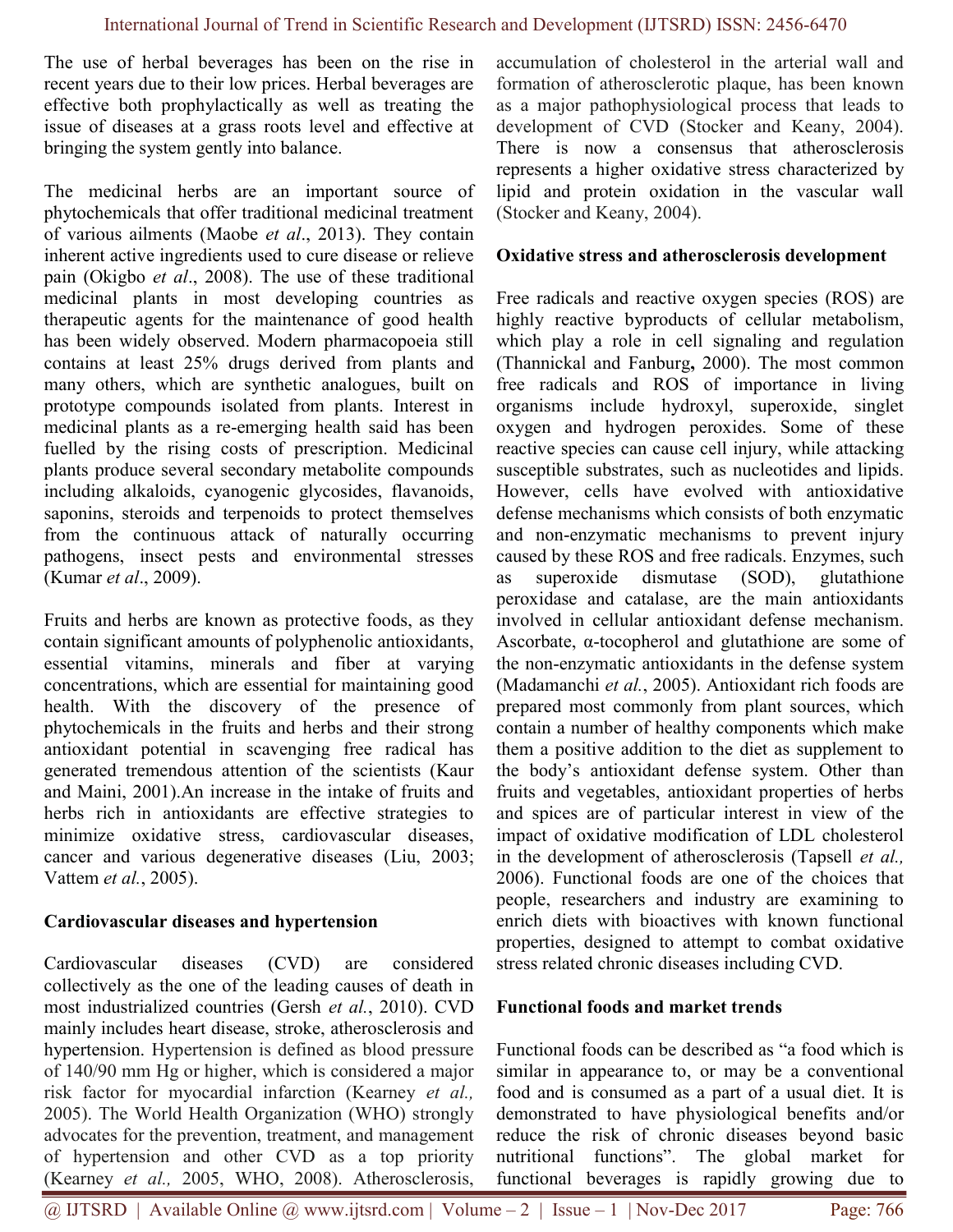increasing health consciousness, obesity concerns and life style choices, along with an aging population. These have been the main market drivers for functional food (Mintel, 2007). A recent market analysis study conducted in Nova Scotia revealed that consumers are willing to obtain nutritional and functional benefits through a food rather than dietary supplements in the form of a pill (McIntosh et al., 2006). Currently, there are number of commercial beverages, which claim to have high antioxidant potencies due to their perceived high content of polyphenolic antioxidants (Mintel, 2007). Functional beverages are gaining importance in the market in the form of fruit drink/squashes/jams/health drinks etc. It has been reported that the organoleptic quality of beverages prepared from juice could be increased by the addition of plant extracts. These extracts apart from their nutritional properties also possess medicinal and therapeutic values, which have a profound effect on human health, since they affect many functional processes. This establishes the possibility of formulating a functional beverage with a balanced bioactive profile using antioxidant rich fruits and plant extracts. The profile of phenolic phytochemicals determines the functionality of the whole food through additive or synergistic interaction of phenolic phytochemicals.

# References:

- 1) Allen, DH; Aipperspach, AG; Cox, DT; Phan, NV and Storino, SN (1999). IEEE International Solid-State Circuits Conference. Digest of Technical Papers, 438-439.
- 2) Berger, R.G. (1999). Flavour and Fragrances; Chemistry, Bioprocessing and Sustainability, 146‐147.
- 3) Cevallos-Casals, B.A. Byrne, D., Okie, W.R. and Cisneros-Zevallos, L. (2006). Selecting new peach and plum genotypes rich in phenolic compounds and enhanced functional properties. Food Chemistry, 96: 273-280.
- 4) Challice, J.S. and Wood, M.N.W. (1972). Phytochemistry, 11: 37.
- 5) De Oliveira, I.M., Henriques, J.A.P. and Bonatto, D. (2007). In silico identification of a new group of specific bacterial and fungal nitroreductases-like proteins. Biochemical and Biophysical Research Communications, 355(4): 919-925.
- 6) Dhingra, N., Sharma, R. and Kar, A. (2014). Evaluation of the antioxidant activities of prunus domestica whole fruit: an in vitro study. International

Journal of Pharmacy and Pharmaceutical Sciences, 6(4): 271-276.

- 7) Donovan, JL; Meyer, AS and Waterhouse, AL (1998). Phenolic composition and antioxidant activity of prunes and prune juice (Prunus domestica). Journal of Agricultural and Food Chemistry, 46: 1247-1252.
- 8) Gersh, B.J., Sliwa, K., Mayosi, B.M. and Yusuf, S. (2010). Novel therapeutic concepts: the epidemic of cardiovascular disease in the developing world: global implications. European Heart Journal. 31(6): 642–648.
- 9) Gil, M., Tomas-Barberan, F., Hess-Pierce, B. and Kader, A. (2002). Antioxidant capacities, phenolic compounds, carotenoids, and vitamin A contents of nectarine, peach, and plum cultivars from California. Journal of Agricultural and Food Chemistry, 50: 4976-4982.
- 10) Houston, M.C. (2010). The role cellular micronutrient analysis, nutraceuticals, vitamins and antioxidants and minerals in the prevention and treatment of hypertension and cardiovascular disease. Therapeutic Advances in Cardiovascular Disease, 4: 165–183.
- 11) Hussain, S., Masud, T., Ali, S., Bano, R. and Ali, A. (2013). Some physico-chemical attributes of pear (Pyrus communis L.) cultivars grown in Pakistan. International Journal of Biosciences, 3(12): 206-215.
- 12)Jabeen, Q. and Aslam, N. (2011). The pharmacological activities of prunes: The dried plums, 5(9): 1508-1511.
- 13)Jayanthi, P., Lalitha, P., Sujitha, R. and Thamaraiselvi, A. (2013). Anti-Inflammatory Activity of the Various Solvent Extracts of Eichhornia crassipes (Mart.) Solms. International Journal of PharmTech Research, 5(2): 641-645.
- 14) Kaur, C. and Maini, S.B. (2001). Health foods for mellinnium. Indian Horticulture, 45(4):29-32.
- 15) Kaur, C. and Maini, S.B. (2001). Health foods for mellinnium. Indian Horticulture, 5(4):29-32.
- 16) Kearney, P.M., Whelton, M. and Reynolds, K. (2005). Global burden of hypertension: analysis of worldwide data. Lancet, 365: 217–223.
- 17) Kim, D.O., Jeong, S.W. and Lee, C.Y. (2003). Antioxidant capacity of phenolic phytochemicals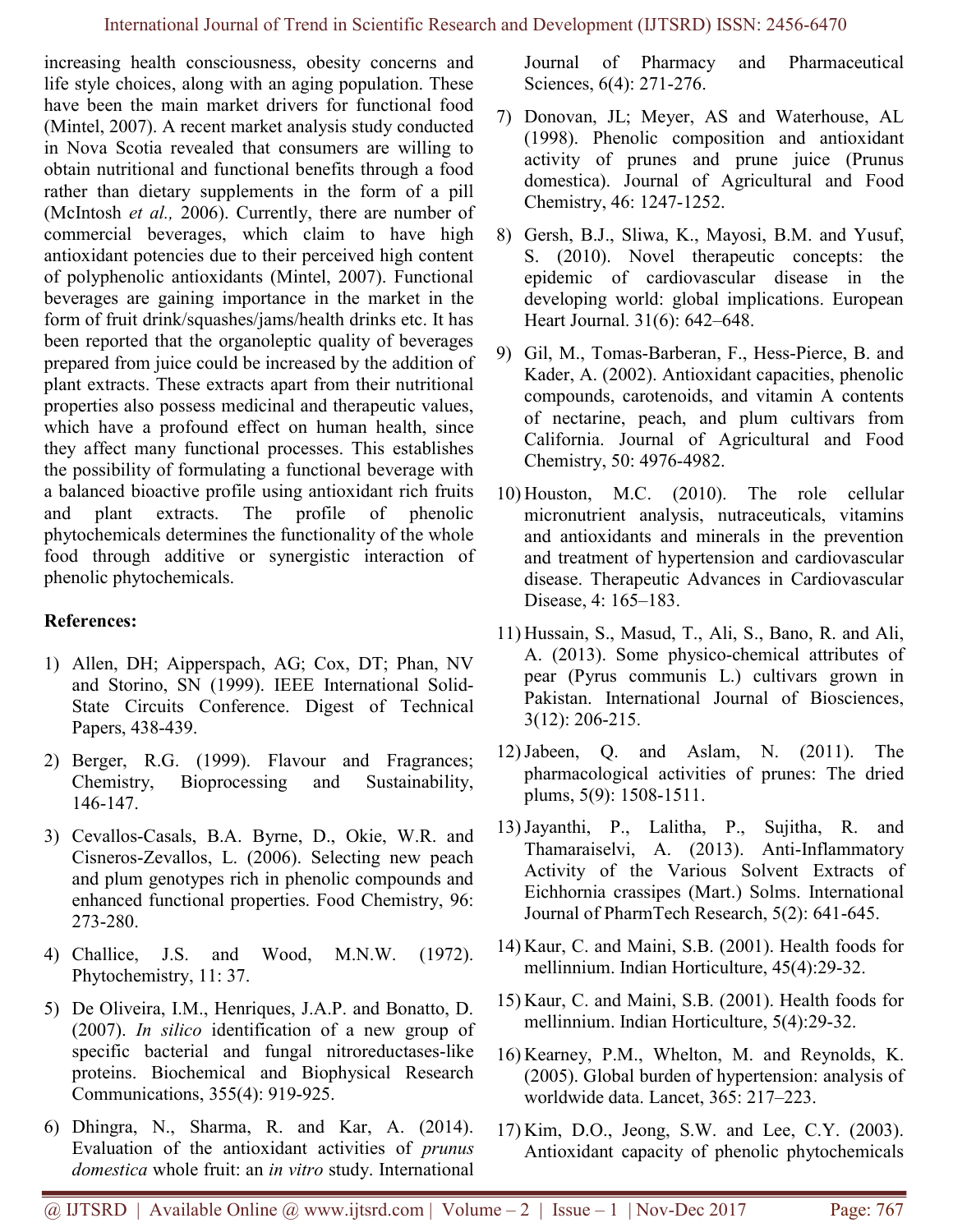from various cultivars of plums. Food Chemistry, 81: 321-326.

- 18) Kristl, J., Slekovec, M., Tojnko, S. and Unuk, T. (2011). Extractable antioxidants and non-extractable phenolics in the total antioxidant activity of selected plum cultivars (Prunus domestica L.): Evolution during on-tree ripening. Food Chemistry, 125:29–34.
- 19) Kumar. A., Shukla, R., Singh, P. and Dubey, N.K. (2009). Biodeterioration of some herbal raw materials by storage fungi and aflatoxin and assessment of Cymbopogon flexuosus essential oil and its components as antifungal. International Biode-terioration and Biodegradation, 63: 712-716.
- 20) Liu, R.H. (2003). Health benefits of fruit and vegetables are from additive and synergistic combinations of phytochemicals. American Journal of Clinical Nutrition, 78: 517–520.
- 21) Liu, RH. (2003). Health benefits of fruit and vegetables are from additive and synergistic combinations of phytochemicals. American Journal of Clinical Nutrition, 78: 517–520.
- 22) Lopez, M.V., Garcia, A. and Rodriguez, L. (2007). Sustainable development and corporate performance: A study based on the dow jones sustainability index. Journal of Business Ethics, 75: 285-300.
- 23) Madamanchi, N.R., Vendrov, A and Runge, M.S. (2005). Oxidative stress and vascular disease. Arteriosclerosis Thrombosis and Vascular Biology, 25(1): 29-38.
- 24) Maobe, M.A.G., Gatebe, E., Gitu, L. and Rotich, H. (2013). Preliminary phytochemical screening of eight selected medicinal herbs used for the treatment of diabetes, malaria and pneumonia in Kisii region, southwest Kenya, European journal of applied sciences, 5(10): 01-06.
- 25) McIntosh, V.V., Jordan, J., Luty, S.E., Carter, F.A., McKenzie, J.M., Bulik, C.M. and Joyce, P.R. (2006). Specialist supportive clinical management for anorexia nervosa. International Journal of Eating Disorder, 39(8): 625-32.
- 26) McPartland, J.M. and Pruitt, P.L. (2013). Medical marijuana and its use by the immunocompromised. Alternative Therapies in Health and Medicine, 3(3):39-45.
- 27) Ministry of statistics and program implementation, Govt. of India (2017). Statistical Year Book India.
- 28) Mintel (2007). Organics-UK.Mintel International Group, London.
- 29) Mostafa, O.M; Eid, R.A and Adly M.A. (2011). Antischistosomal activity of ginger (Zingiber officinale) against Schistosoma mansoni harbored in C57 mice. Parasitology Research, 109: 395- 403.
- 30) Murcia, A.M., Jimenez, A.M. and Martinez-Tome, M. (2001). Evaluation of the Antioxidant Properties of Mediterranean and Tropical Fruits Compared with Common Food Additives. Journal of Food Protection, 64(12):2037-2046.
- 31) Najafabad, A.M. and Jamei, R.A.J.P. (2014). Free radical scavenging capacity and antioxidant activity of methanolic and ethanolic extracts of plum (Prunus domestica L.) in both fresh and dried samples, 4 (5).
- 32) Narayan, D.P. and Kumar, U. (2003). Agro's Dictionary of Medicinal Plants, 1st ed. Agrobios, Jodhpur, India, 275.
- 33) Okigbo, R.N., Eme, U.E. and Ogbogu, S. (2008). Biodiversity and conservation of medicinal and aromatic plants in Africa. Biotechnol. Microbiology and Molecular Biology Review, 3(6): 127-134.
- 34) Perales, S., Barbera, R., Lagarda, M.J. and Farre, R. (2008). Antioxidant capacity of infant fruit beverages; influence of storage and in vitro gastrointestinal digestion. Nutrition Hospital, 23: 547-553.
- 35) Petkou, D., Diamantidis, G. and Vasilakakis, M. (2002). Arbutin oxidation by pear (Pyrus communis L.) peroxidases. Plant Science, 162: 115–119.
- 36) Petkou, D., Diamantidis, G. and Vasilakakis, M. (2002). Arbutin oxidation by pear (Pyrus communis L.) peroxidases. Plant Science, 162: 115–119.
- 37) Reddy, N.K., Vranda, M.N., Ahmed, A., Nirmala, B.P. and Siddaramu, B. (2010). Work-life balance among married women employees. Indian Journal of Psychology and Medicine, 32: 112-118.
- 38) Salta, J., Santos, R.G., Neng, N.R., Nogueira, J.M.F., Justino, J. and Rauter, A.P. (2010). Phenolic composition and antioxidant activity of "Rocha" pear and other pear cultivars – A